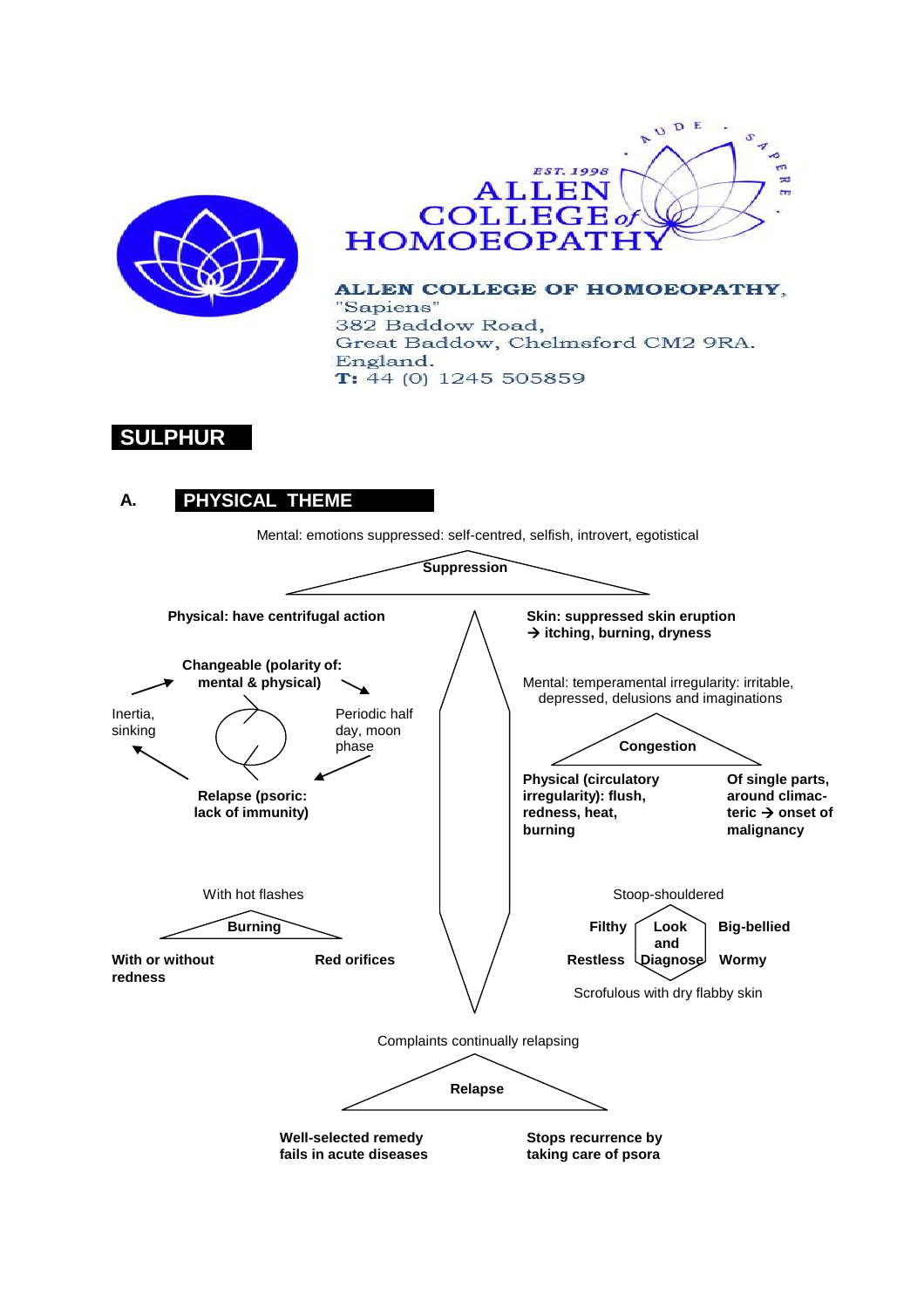### **Physical Clinicals**:

- 1. Skin conditions including Eczema; Psoriasis;Ulcers etc. and acute infected eczemas;
- 2. Menopausal Syndromes;
- 3. Chronic Congestive Disoders including headache and menstrual disorders;
- 4. Chest infections;
- 5. Urinary Tract Infections (U.T.I);
- 6. Acute and Chronic burning Gastritis and Gastro-enteritis;
- 7. Haemorrhoids and Fistulas with acute as well as chronic burning.

## **B. MENTAL ESSENCE**

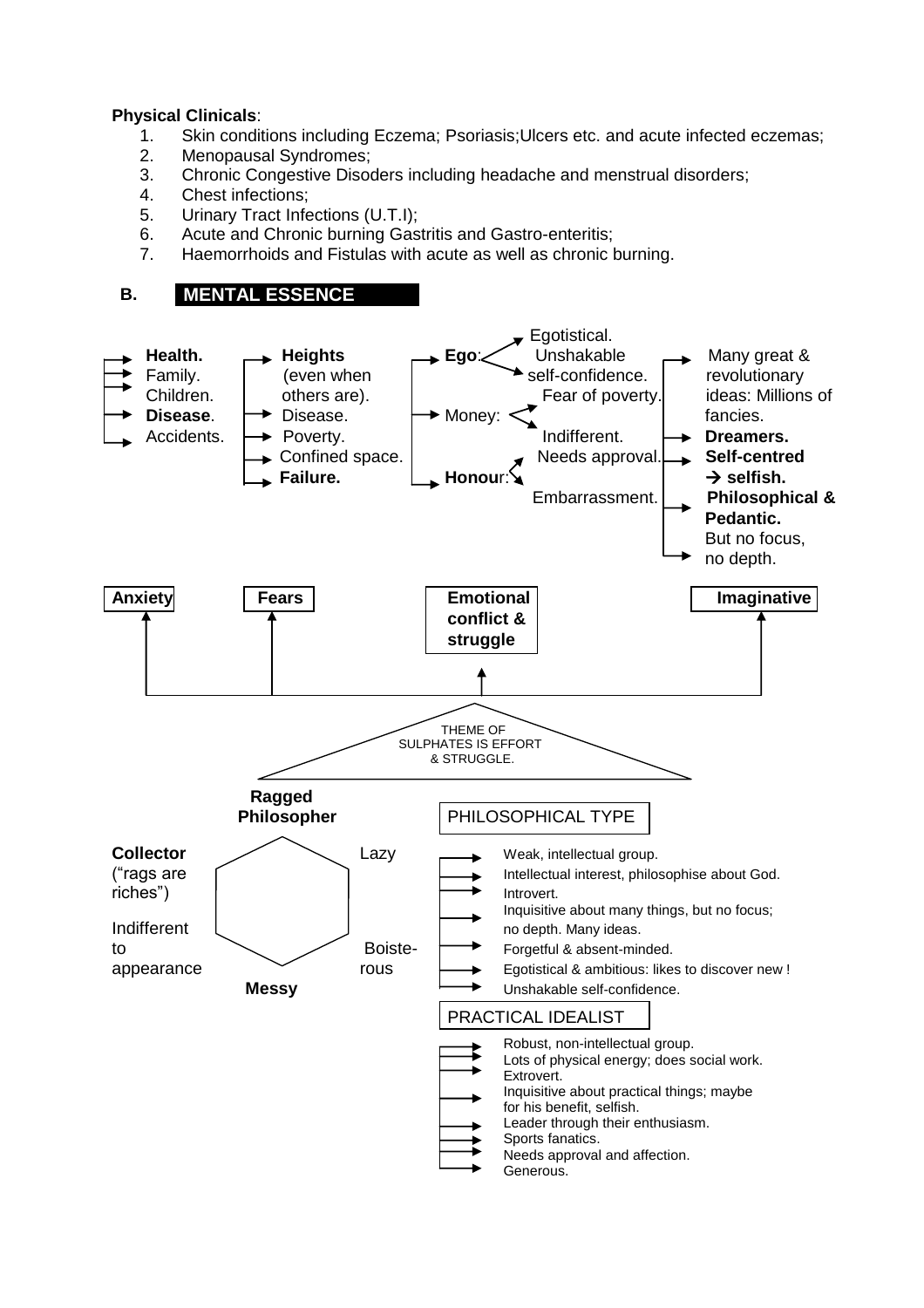

Dirty, filthy, philosophical Complaints relapse continually